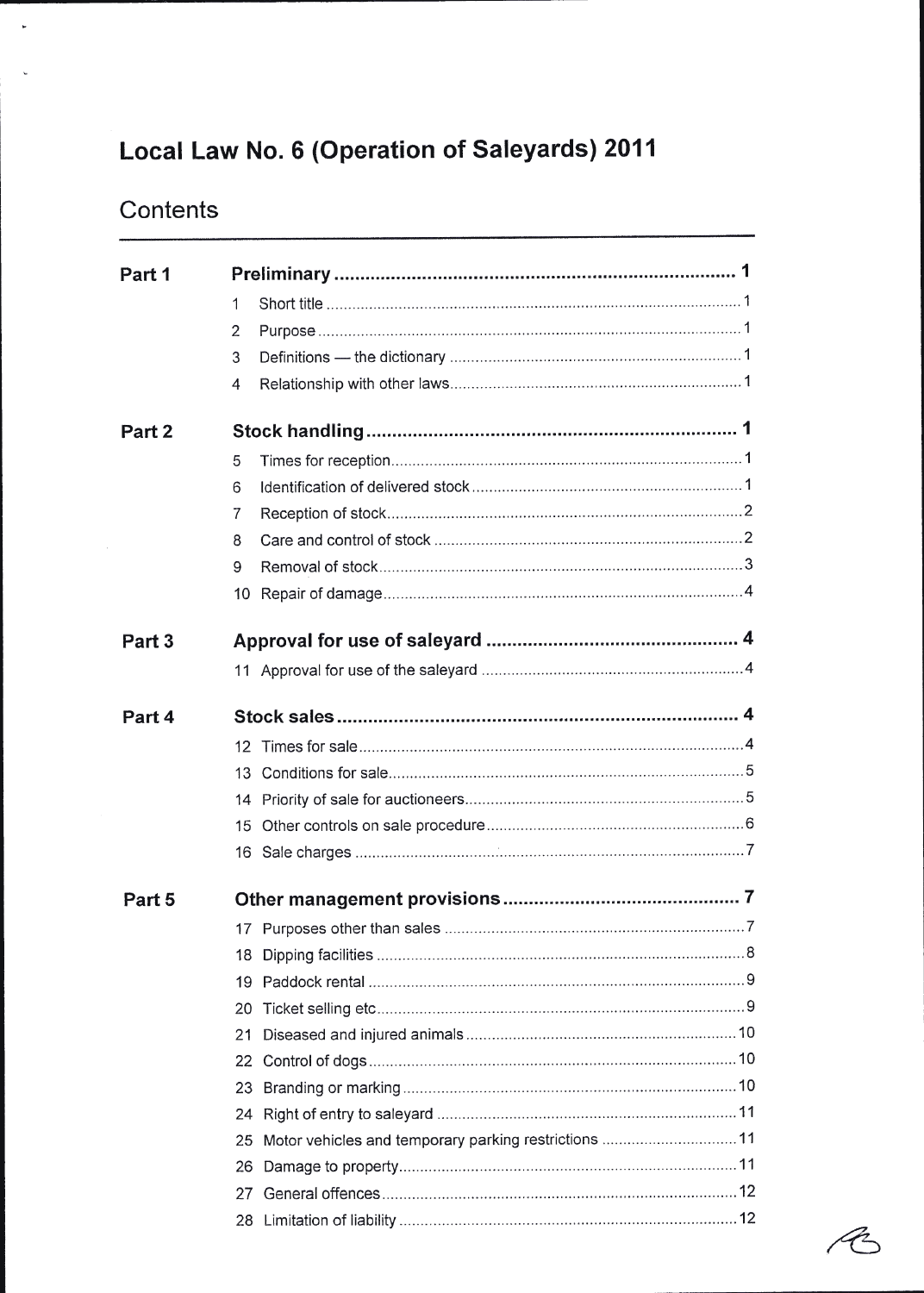| <b>Schedule</b> |  |
|-----------------|--|
|                 |  |
| Part 6          |  |
|                 |  |
|                 |  |
|                 |  |
|                 |  |

 $\ddot{\phantom{a}}$ 

 $\mathscr{E}$ l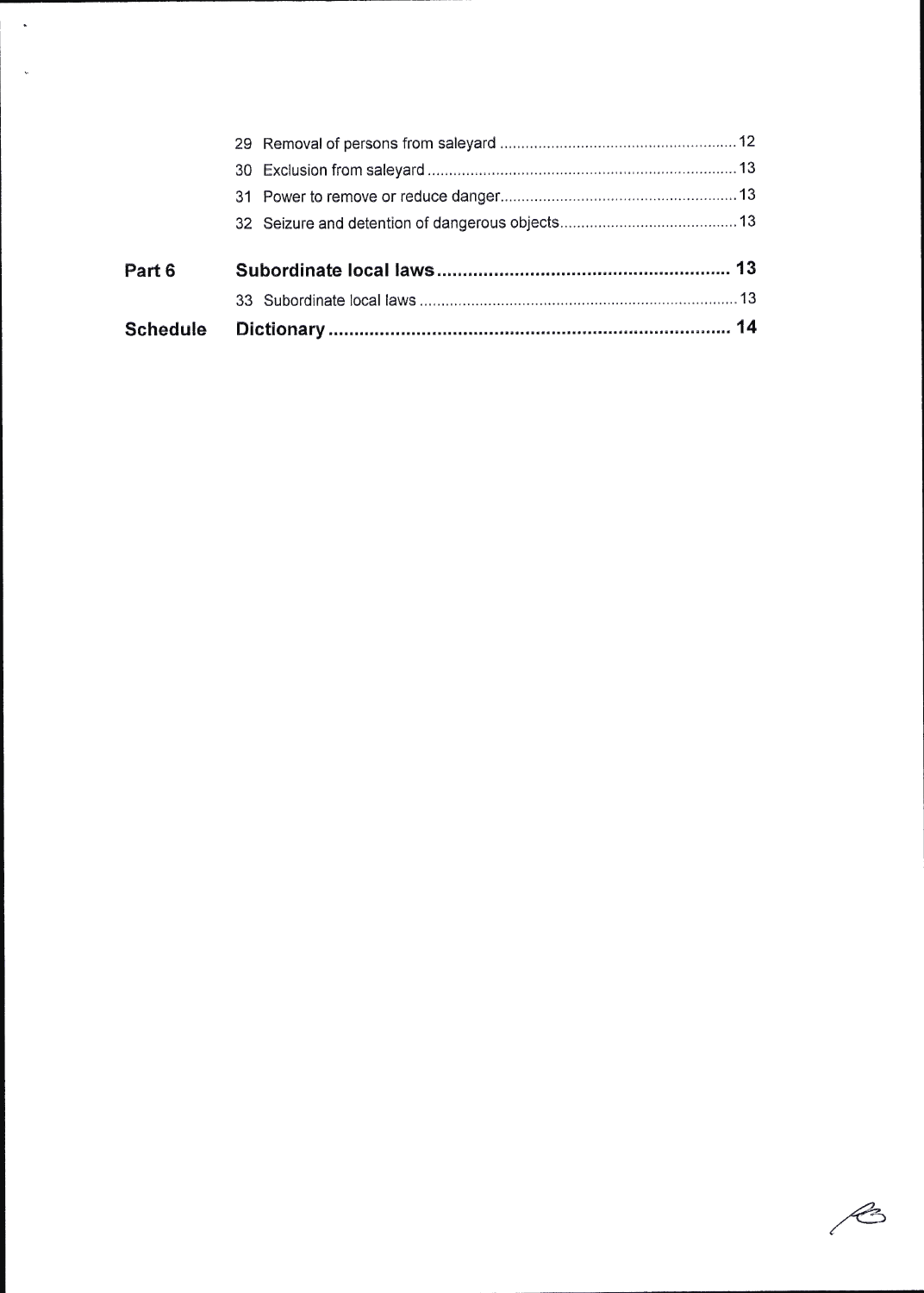## Part 1 Preliminary

#### I Short title

This local law may be cited as Local Law No. 6 (Operation of Saleyards) 2011.

#### 2 Purpose

The purpose of this local law is to provide for the orderly and proper conduct of business activities at the saleyards operated by the local government.

# 3 Definitions — the dictionary

The dictionary in the schedule defines particular words used in this local law.

#### 4 Relationship with other laws

This local law is-

- (a) in addition to, and does not derogate from, laws regulating land use planning and development assessment; and
- (b) to be read with Local Law No. I (Administration) 2011.

## Part 2 Stock handling

#### 5 Times for reception

- (1) The local government must decide the days and times during which stock may be delivered to the saleyard.
- (2) The local government may refuse to permit stock to be delivered to the saleyard at any other time.

### 6 ldentification of delivered stock

- (1) A person delivering stock to the saleyard must<sup>1</sup> -
	- (a) prior to unloading the stock, provide the manager with a written statement in the prescribed form containing details of -
		- (i) the owner of the stock; and
		- (ii) the number of stock for sale or consignment, as the case requires; and
		- $(iii)$  the name of -
			- (A) the auctioneer who is to sell the stock; or
			- (B) the agent consigning the stock, and
	- (b) ensure that the auctioneer who is to sell the stock, or the agent who is consigning the stock, is present at the saleyard to take delivery of the stock.
- (2) A person delivering stock to the saleyard must ensure that the requirements of

<sup>&</sup>lt;sup>1</sup> See also section 22G of the *Stock Act 1915*.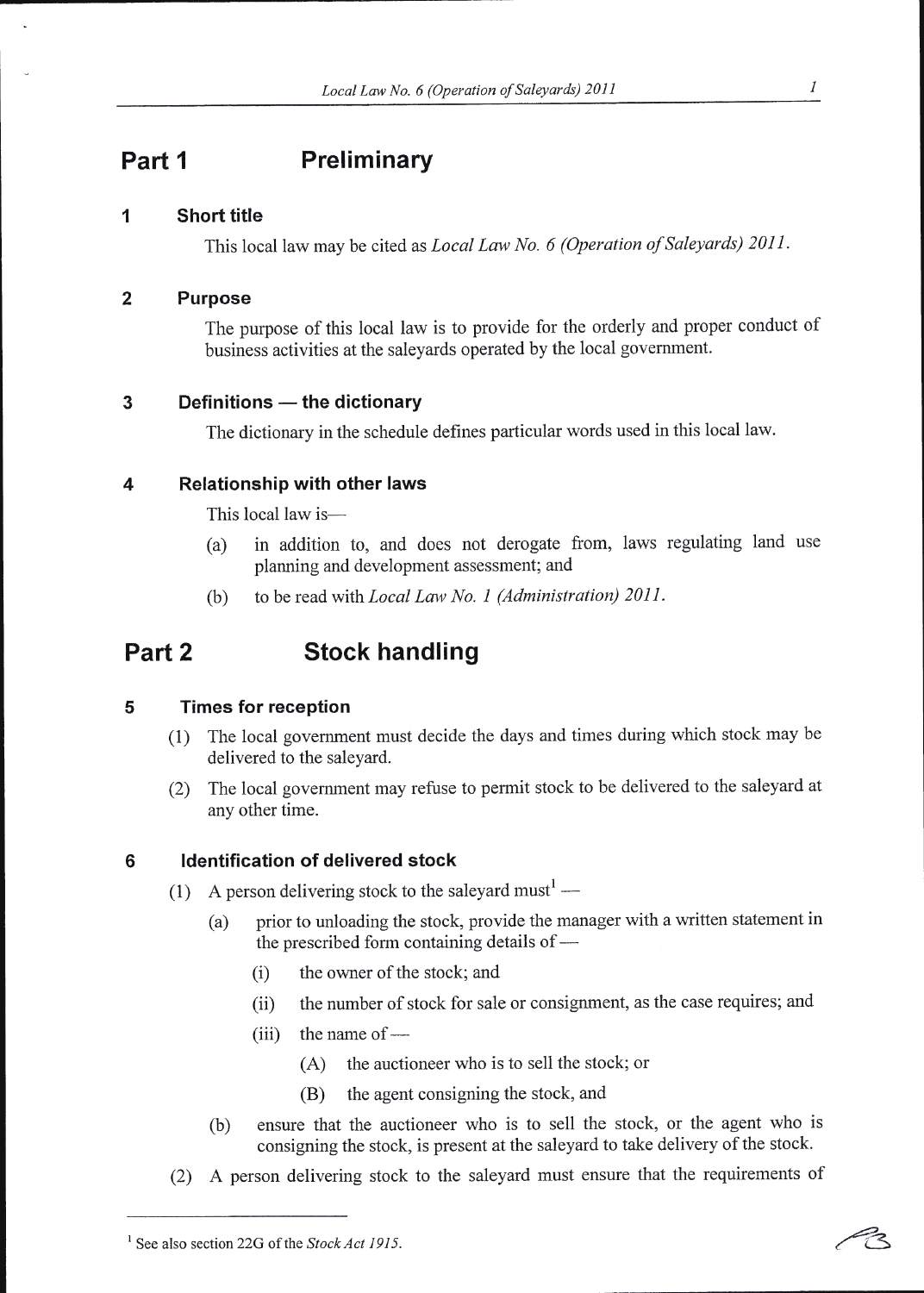subsection (1) are complied with.

Maximum penalty — 50 penalty units.<br>

#### 7 Reception of stock

- (l) If section 6 is complied with, a person may proceed to deliver stock when directed by the manager (but not otherwise).
- (2) When delivering stock, a person must -
	- (a) unload only at a ramp provided for stock delivery, unless otherwise directed by the manager; and
	- (b) where more than 1 person is waiting to deliver stock, as and when directed by the manager-
		- $(i)$  take up a position; and
		- (ii) drive to the delivery ramp or other delivery point; and
		- (iii) unload the stock immediately, and complete unloading without delay; and
		- (iv) remove the delivery vehicle from the delivery ramp or other delivery point, immediately after the unloading is complete.

Maximum penalty for each of paragraphs (a) and (b) 50 penalty units. --<br>.

- (3) An auctioneer or agent taking delivery of stock must -
	- (a) place the stock in pens or yards as directed by the manager; and
	- (b) record details of the stock received in the prescribed form and provide <sup>a</sup> copy of the form to the manager.

Maximum penalty for each of paragraphs (a) and (b) —  $50$  penalty units.

#### 8 Care and control of stock<sup>2</sup>

When stock are delivered to the saleyard –

(a) the stock are deemed to be in the possession, and under the control, of the auctioneer or agent who has taken delivery of the stock, and are not in the possession, or under the control, of the local govemment; and

<sup>2</sup> Refer also to the Animal Care and Protection Act 2001, which, relevantly-

- (a) promotes the responsible care and use of animals; and
- (b) provides for standards for the care and use of animals; and
- (c) requires compliance with codes of practice; and
- (d) imposes a duty or care on persons in charge of animals.

The Act provides that compliance with a requirement of a code of practice which has been adopted by regulation under the Act is-

- (a) if the code is a compulsory code of practice compulsory; or
- (b) if the code is a voluntary code of practice promoted or voluntary.

A relevant document made by regulation as a voluntary code of practice is 'Model code of practice for the welfare of animals — Animals at saleyards', prepared for the Standing Committee on Agriculture, Animal wertare of animals — Animals at safeyards, prepared for the Standing Committee, published by CSIRO, 1991, SCA Technical Report Series No. 31.  $\mathcal{A}$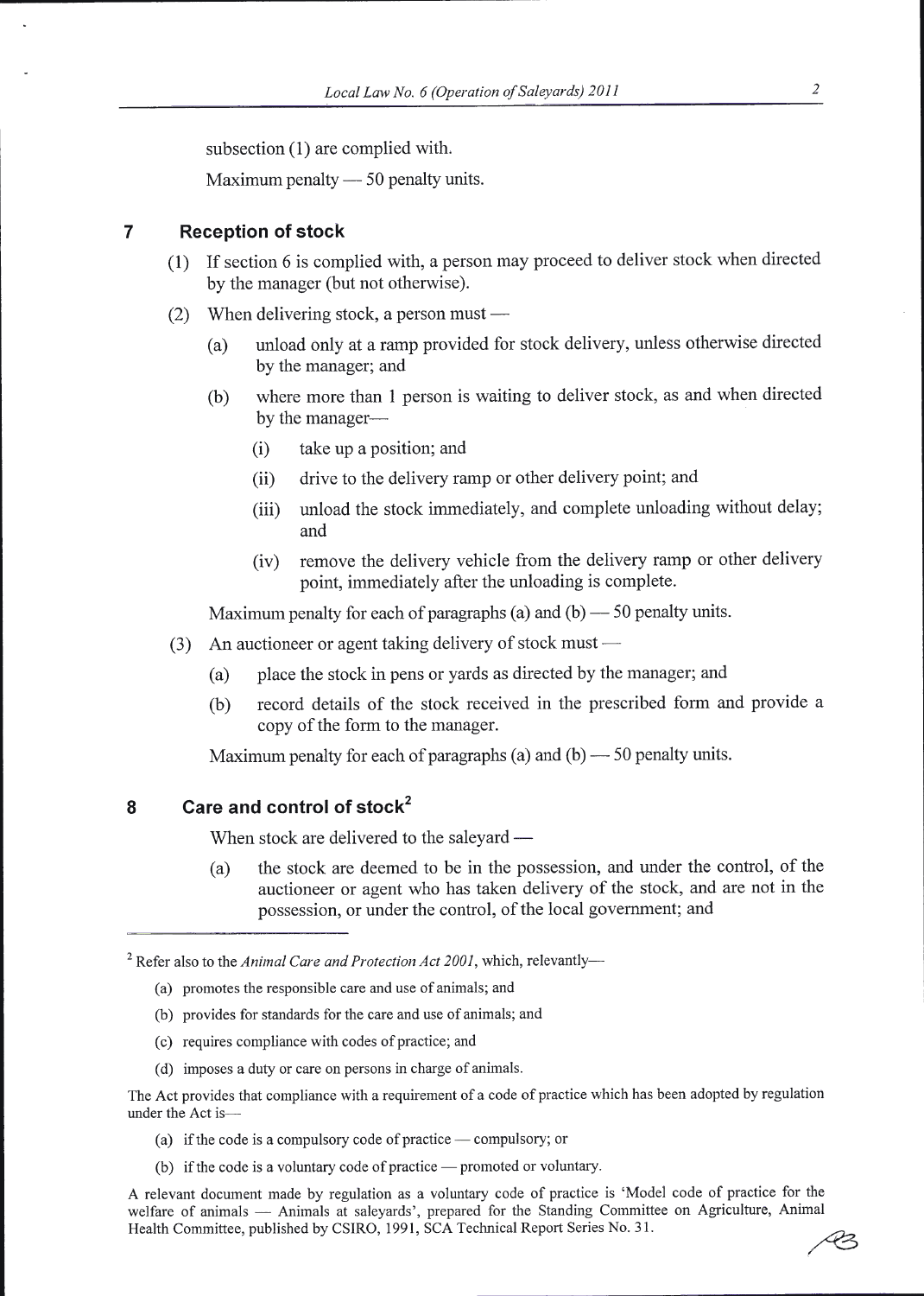- (b) the auctioneer or agent must comply with all reasonable directions of the manager in relation to reception, yarding and other dealings with the stock; and
- (c) if the stock are kept at the saleyard for more than 24 hours the auctioneer If the stock are kept at the safe and for more than 24 hours – the auchoneer<br>or agent must provide the stock with adequate food and general care in accordance with the reasonable directions of the manager.

Maximum penalty for each of paragraphs (b) and  $(c)$  — 50 penalty units.

#### 9 Removal of stock

(l) Unless otherwise approved by the local govemment, stock must be removed from the saleyard before 1 1:00 am on the day following the day of the sale for which the stock were delivered.

Maximum penalty  $- 50$  penalty units.

- (2) The person who took delivery of the stock and the owner of the stock are jointly and severally responsible for compliance with subsection (1).
- (3) The local government may approve of stock remaining at the saleyard after the time specified in subsection (1) for the purpose of  $-$ 
	- (a) dipping; or
	- (b) agistment; or
	- (c) any other purpose approved by the local government in a particular case.
- (4) Subsection (1) does not apply to stock if -
	- (a) the local government's approval for the stock to remain is granted under subsection (3); and
	- the prescribed fees in respect of the approved purpose are paid to the manager before the time specified in subsection (1). (b)
- (5) To avoid doubt, stock which remain at the saleyard under this section remain in the possession, and under the control, of the person referred to in section  $8(a)$ .
- (6) The person with possession and control of stock which remain at the saleyard must
	- comply with all reasonable directions of the manager in relation to the yarding, management and other dealings with the stock; and (a)
	- provide the stock with adequate food and general care in accordance with the reasonable directions of the manaser. (b)

Maximum penalty for each of paragraphs (a) and (b) — 50 penalty units.

- (7) If a person is convicted of an offence against this section, the court may, in addition to any penalty, order the defendant to pay to the local government the costs (including labour and other overhead costs) incurred by the local government in feeding stock or taking any other reasonably necessary action in respect of the stock consequent upon the defendant's contravention.
- (8) If there has been a contravention of this section but -
	- (a) no person is prosecuted for the contravention; or
	- (b) a person is prosecuted but the court does not make an order under subsection (7),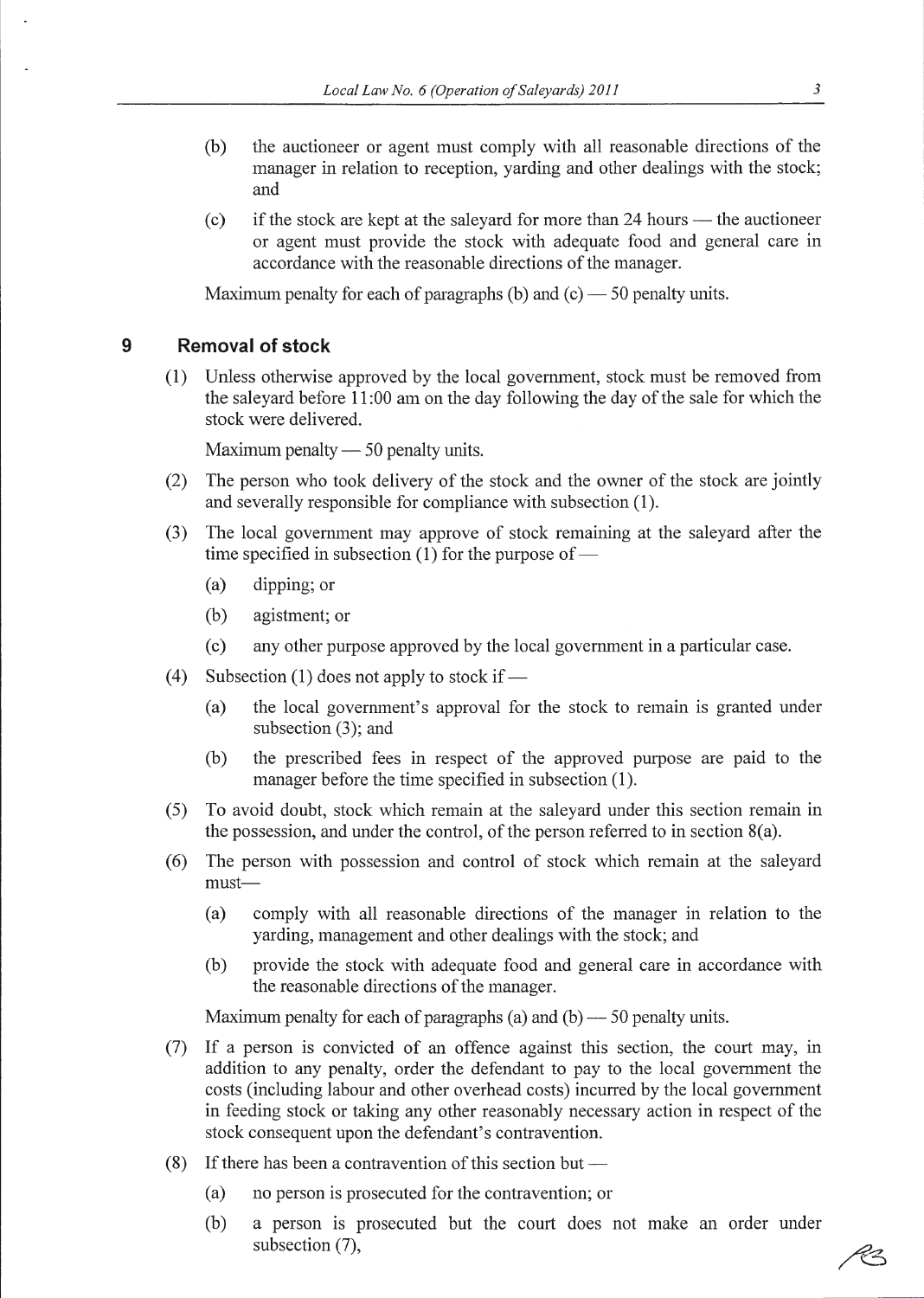the local government may recover the costs (including labour and other overhead costs) incurred by the local government in feeding stock or taking any other reasonably necessary action in respect of the stock consequent upon the contravention, as a debt payable to the local government by the person who committed the contravention.

#### 10 Repair of damage

- (1) If any stock breaks, damages or otherwise injures the saleyard or any structure, fixture, fitting, equipment or other property of the local government at the saleyard, the person with possession and control of the stock, and the owner of the stock, must pay to the local government, on demand, the cost (including labour and other overhead costs incuned by the local government) of repairs or replacement required to be carried out or made to rectify the breakage, damage or injury.
- (2) The liability under subsection (1) is joint and several in respect of each person referred to in the subsection.
- (3) If a person with possession and control of stock at the saleyard or the owner of stock at the saleyard becomes aware of the occurrence of a breakage, damage or injury referred to in subsection (1), the person or owner, as the case may be, must immediately give the manager details of the breakage, damage or injury.

Maximum penalty — 10 penalty units.<br>

- (4) Repairs or replacement required to be carried out or made to rectiff the breakage, damage or injury must be carried out by the local government.
- (5) Payment under subsection (1) must be made within 14 days after the date on which the local govemment gives the person liable to pay a written statement of the cost of the repairs or replacement.

Maximum penalty for subsection  $(5)$  — 10 penalty units.

## Part 3 **Approval for use of saleyard**

#### 11 Approval for use of the saleyard

- (1) A person must not use the saleyard for a prescribed activity unless the person holds a current approval from the local govemment
- (2) For the purposes of subsection (1), a person uses the saleyard for a prescribed activity if the person -
	- (a) sells or offers to sell stock by auction or otherwise at the saleyard; or
	- (b) consigns stock from the saleyard.
- (3) For the purposes of Local Law No. I (Administration) 2011, section 5(b), each activity identified in subsection (2) is a prescribed activity.

## Part 4 Stock sales

#### 12 Times for sale

(1) The local government may fix the days and times during which regular stock sales